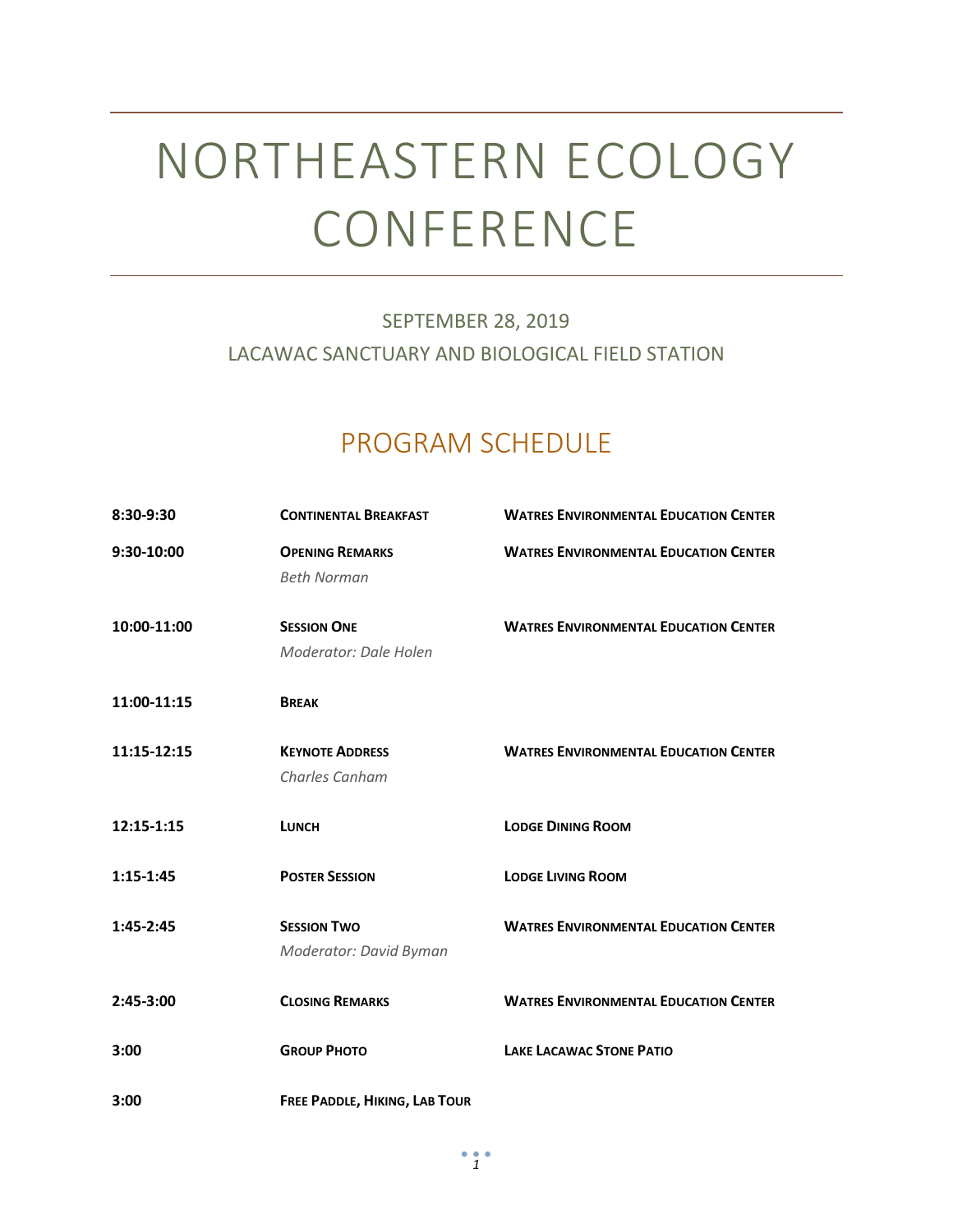# WELCOME TO LACAWAC SANCTUARY

### RESEARCH, EDUCATION, PRESERVATION

Lacawac Sanctuary is an independent, non-profit biological field station and nature preserve located in the Pocono Mountains of Northeastern Pennsylvania. Lacawac is a natural living laboratory for field-based research and education. Composed of 545 acres along the shore of Lake Wallenpaupack, Lacawac encompasses protected native terrestrial and aquatic ecosystems.

Lacawac Sanctuary has been a valuable research and education site since its founding in 1966, hosting renowned ecologists such as Drs. Ruth Patrick and Radclyffe Roberts. Scientists working at Lacawac have been extremely productive, publishing more than 130 peer-reviewed papers focused on research at Lacawac and breaking new ground in the fields of limnology and forest ecology. Research at Lacawac is increasing, particularly in the areas of automated data collection and sensors. Lacawac is becoming known as a "hub for EONs", or ecological observatory networks, and continues to host research in many areas of ecology and environmental science.

Lacawac is uniquely suited to provide research and education resources for university and college faculty. With on-site lodging, abundant classroom space, and an analytical laboratory, Lacawac is able to facilitate research groups and field classes.

### 2019 KEYNOTE ADDRESS

Charles Canham Cary Institute of Ecosystem Studies

### FORESTS ADRIFT: CURRENTS SHAPING THE FUTURE OF NORTHEASTERN TREE SPECIES



I will outline what my 40 years of research on forest dynamics leads me to believe about how both natural processes and myriad human impacts will determine the future of northeastern forests. This includes legacies that date back through centuries of past human activities, as well as the usual suspects of overabundant deer, air pollution, invasive species, forest pests and pathogens, and climate change. As the title alludes, there is lots to worry about, but I remain optimistic that the forests will remain afloat…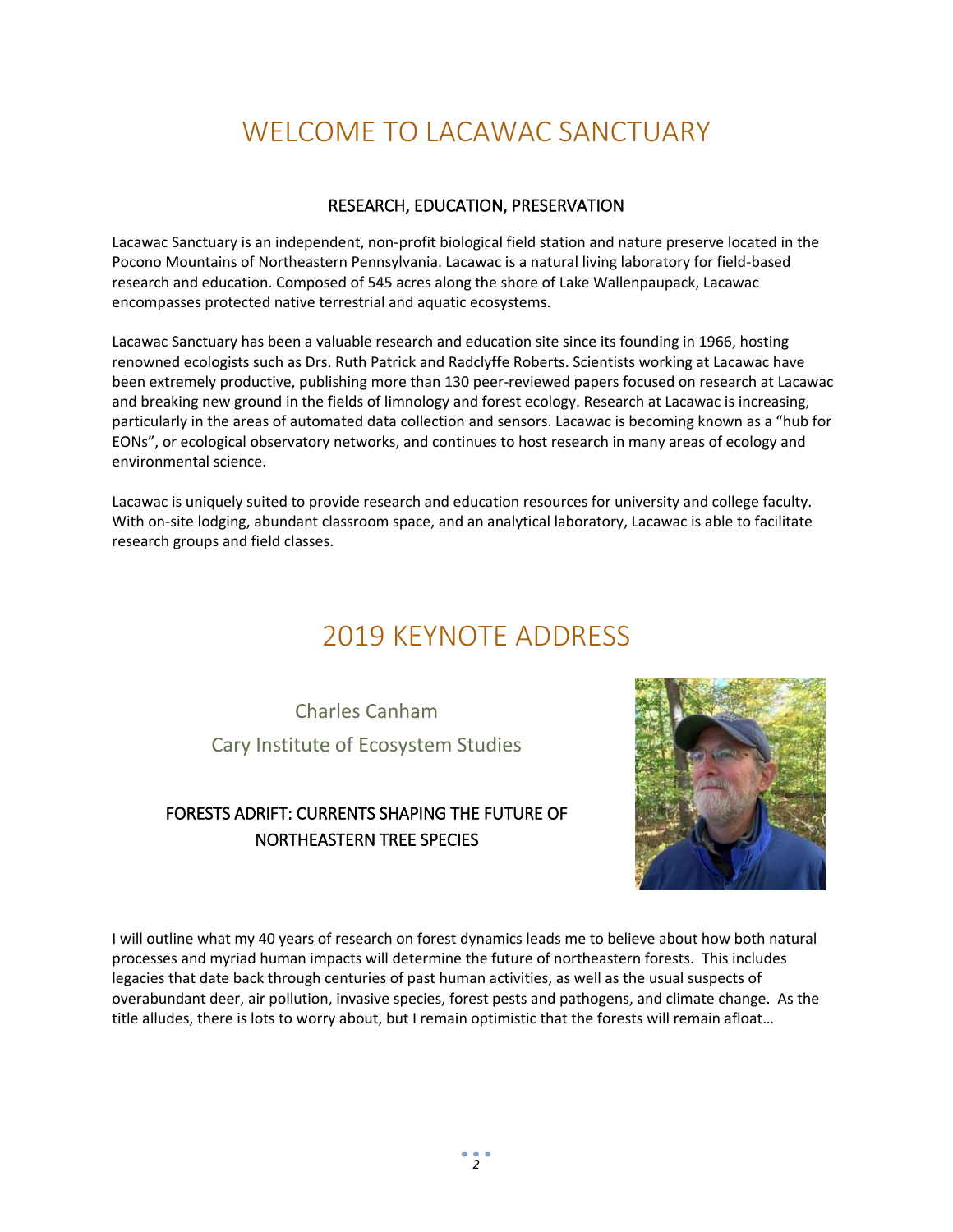### SESSION ONE

#### **10:00 CHRISTOPHER DEMPSEY\* – GANNON UNIVERSITY**

**RELATIVE IMPORTANCE OF PHOTODEGRADATION AND BIODEGRADATION OF TERRESTRIALLY DERIVED DISSOLVED ORGANIC MATTER ACROSS FOUR LAKES OF DIFFERING TROPHIC STATUS**

Outgassing of carbon dioxide from freshwater ecosystems comprises 12-25% of the total carbon flux from watersheds. The processing of DOM in lakes by both biodegradation and photodegradation can result in the production of CO<sub>2</sub>, but the relative importance of these two processes is poorly understood in lake ecosystems. Recent findings in Toolik Lake, suggest that up to 70% of DOM may be photodegraded. These results contrast with prior findings that biodegradation is the dominant pathway that converts DOM to CO2. In this study, we collected terrestrially derived DOM from one subtropical and three temperate lakes ranging in trophic status to assess the relative importance of biodegradation and photodegradation in oxidizing DOM to CO<sub>2</sub>. We measured changes in dissolved organic carbon concentration and quality, dissolved oxygen, and dissolved inorganic carbon in experiments from May-August, 2016. The results indicated that photodegradation was more important than biodegradation in all lakes, but the magnitude of the response varied with the trophic status of the lake. Less than 2% of the DOM pool was photomineralized to  $CO<sub>2</sub>$  and the bulk of the organic carbon remained unprocessed. A descriptive discriminant analysis allowed us to explore how lakes of varying trophic status responded to photodegradation. Changes in DOC concentration were more important in differentiating the two brown water lakes, whereas changes in SUVA320 differed more between the oligotrophic and eutrophic lakes. As increases in terrestrially-derived DOM continue to occur, understanding the fate of DOM degradation will aid in predicting both the contributions to carbon cycling as well as the consequences for lakes and their downstream ecosystems.

*Co-authors: Jennifer Brentrup, Sarah Magyan, Lesley Knoll, Don Morris, Evelyn Gaiser, Hilary Swain, Mike Ganger, and Craig Williamson*

#### **10:15 LUKE GROFF – FRANKLIN & MARSHALL COLLEGE**

#### **CANNIBALISTIC COPEPOD CAPER: THE EFFECTS OF A CHANGING ENVIRONMENT ON ZOOPLANKTON PHENOLOGY**

Climate change can modify normal seasonal patterns in ecosystems and, consequently, affect important life cycle events of organisms. This study investigates an unusual phenological pattern in the copepod *Hesperodiaptomus arcticus* in Opabin Lake, a glacially-fed system in the Canadian Rocky Mountains. This project built on the findings of Haley Plante '17 who demonstrated a striking biennial oscillation between exclusively adult stages and exclusively juvenile stages in *H. arcticus* and hypothesized that this pattern was a result of a two-year life cycle and cannibalism in the nutrient poor lake. To test this hypothesis, I performed a microcosm experiment and compared body sizes of *H. arcticus* across my study systems. I also utilized stable isotope analysis to assess the trophic position of adults relative to juveniles in Opabin and Zigadenus (where cycling occurs) in comparison to Annette (no cycling) and Moraine (no cycling) and adults relative to *Leptodiaptomus tyrelli* (a small food item for *H. arcticus*) in Redoubt. Results from these analyses provided preliminary support for the cannibalism hypothesis. Additionally, by adding life stage data for four additional lakes as well as updating previously analyzed lakes to include summer 2017 and 2018, I observed dampening of the cycling pattern in Opabin and hypothesized that this dampening could be caused by warming lake temperatures, earlier spring ice-off, reduced turbidity, and increased phytoplankton abundances.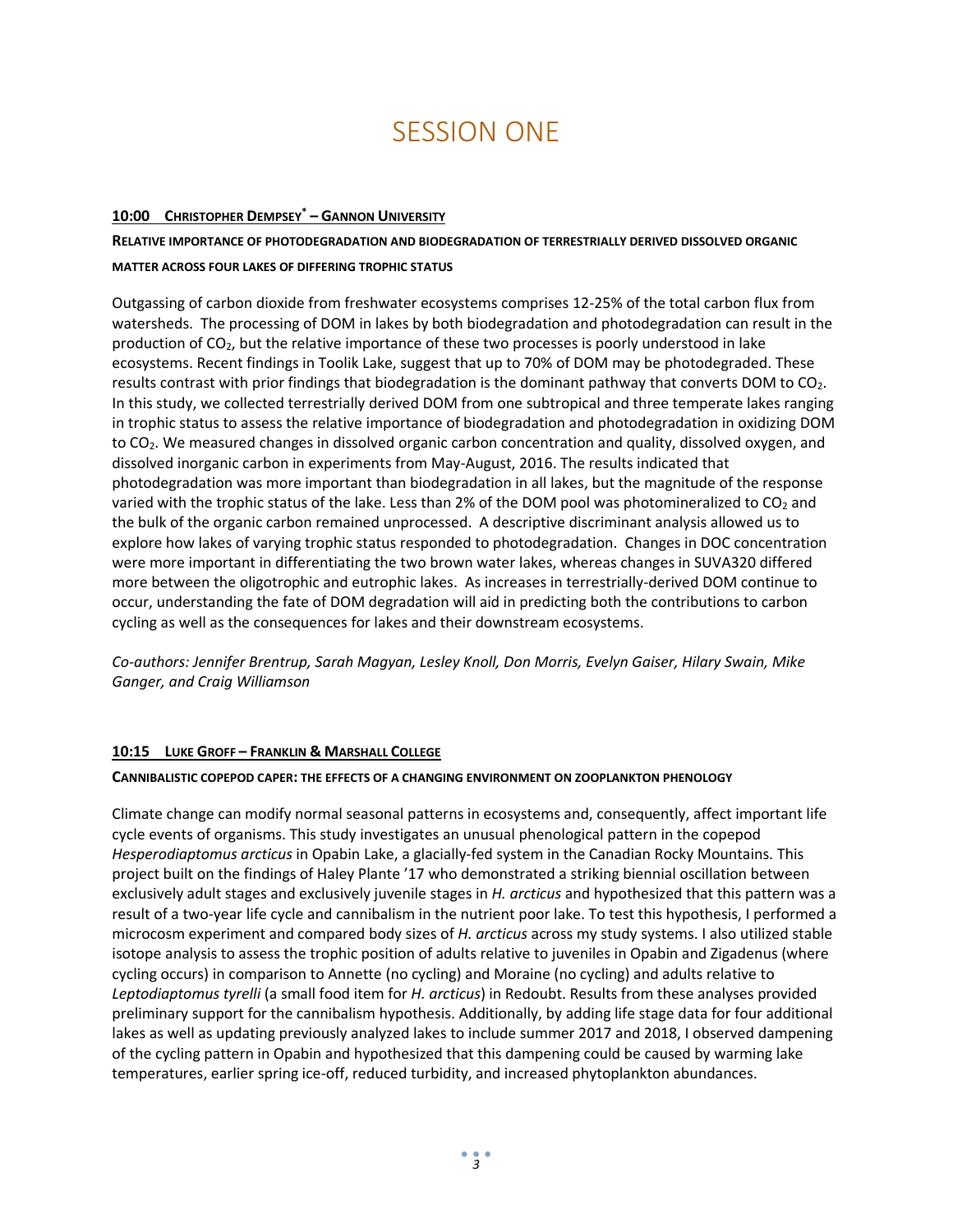#### **10:30 JAMES DEARWORTH\* – LAFAYETTE COLLEGE\*\***

#### **CALCIUM SIGNALS BY RETINAL GANGLION CELLS OF RED-EARED SLIDER TURTLES AT DIFFERENT LEVELS OF OXYGEN**

Red-eared slider turtles are an invasive species. Reasons for their success in thriving are poorly understood but could include possession of nervous tissue that can survive environmental extremes, such as hypoxia. We developed an assay to measure activities of their retinal ganglion cells to test effects of varying levels of oxygen. Dissected retinas were treated with Fluo-4 indicator dye to detect intracellular calcium and imaged by confocal microscopy during white light stimulation periods. Measures were compared in Ringer baths with oxygen concentrations, which were based on those observed at sites surveyed in the Northeastern United States, including Lacawac Sanctuary: anoxic (0-2 mg/L), hypoxic (2-4 mg/L), and normoxic (8-10 mg/L). Varying effects of oxygen did indeed appear to affect calcium signals from cells. For example, the anoxic level had the highest number of cells, which did not respond to light stimulation, when compared to the other oxygen levels. Experiments are planned to compare results in retinas of other co-inhabiting indigenous species such as eastern painted turtles (*Chrysemys picta picta*). A better understanding of the mechanisms underlying the tolerance of red-eared slider turtles and other related turtle species to low oxygen could reveal novel approaches on how to enhance survival of human nervous tissue during strokes and other ischemic events.

*Co-Authors: Erik M. Cannon, Cathryn L. Kubera, Megan B. Rothenberger, Rebecca A. LaRosa, Mitchel R. Mandel, Kofi Y. Boateng, Amy L. Scalera, Sofia A. Reitsma, Mitchell A. Campbell, Olivia C. Erdman, and Alexander N. Gordon-Sandweiss*

#### **10:45 DAVID BYMAN – PENNSYLVANIA STATE UNIVERSITY, DUNMORE**

**POPULATIONS OF SHORT-TAILED SHREW, RED-BACKED SALAMANDER AND EPIGEAL INVERTEBRATES AT 3 DIFFERENT SITES IN A HEAVILY DEER-BROWSED NORTHEASTERN U.S. FOREST.**

Populations of the Short-tailed Shrew (*Blarina brevicauda*), Red-backed Salamander (*Plethodon cinereus*) and epigeal invertebrates were censused in a forest heavily browsed by White-tailed Deer (*Odocoileus virginianus*). These animals are significant components of a predator-prey epigeal (soil-based) community. The three sites differed in degree of browsing intensity, sizes of openings in the tree canopy and the abundance of invasive ground cover species that deer don't consume. The data indicate that the level of browsing by deer of ground cover differentially affects the species of invertebrates consumed by the redbacked salamander and short-tailed shrew and the populations of those two vertebrate predators.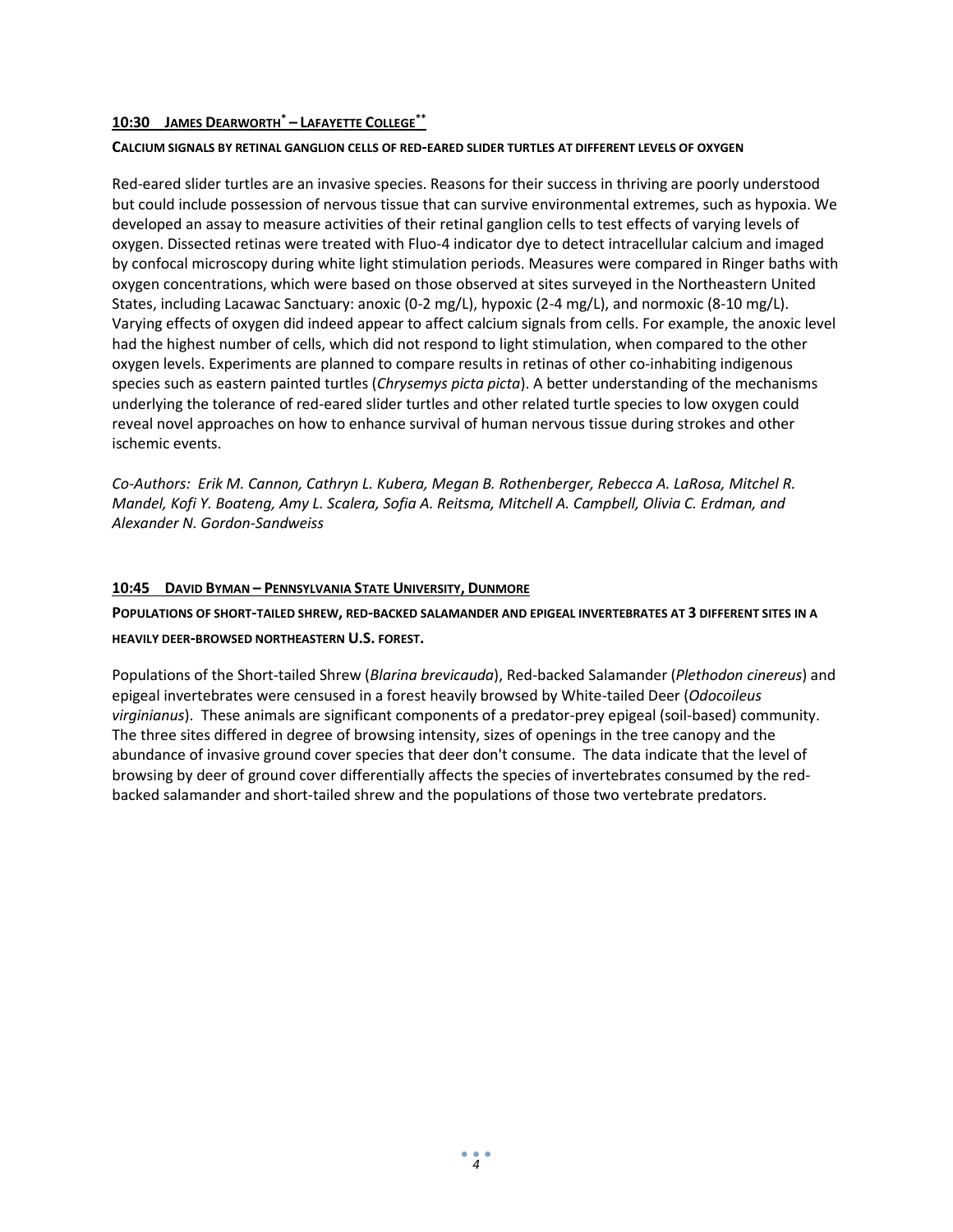### POSTER SESSION

#### **JENNIFER CHANDLER – WEST CHESTER UNIVERSITY OF PENNSYLVANIA**

#### **PROBABILITY OF SPOTTED LANTERNFLY CAPTURE DEPENDS ON LIFE STAGE AND BAND TYPE**

Spotted lanternfly (SLF), an invasive planthopper discovered in Pennsylvania in 2014, poses an economic threat to multiple industries, including grapes, fruit, and timber. Experts have suggested SLF may be captured using both commercial sticky bands and homemade duct tape traps, though they warn that duct tape may lose stickiness quickly. The purpose of this work was to determine if the probability of spotted lanternfly capture differs depending on life stage and on band type (duct tape vs. sticky band). We collected 2nd – 4th instar and adult SLF (N = 321), allowed them to walk onto either new duct tape or sticky bands, and recorded whether individuals escaped. Data were analyzed using Chi-square. Sticky bands are significantly more effective than duct tape in capturing SLF, accounting for 87% of the total number of captured individuals. Capture probability decreased with increasing life stage regardless of the material used. The proportion of 2nd – 4th instar individuals captured using sticky bands was relatively high, ranging from 62% in 4th instars to 79% in 2nd instars. However, only 16% of adults were captured using sticky bands. The proportion of individuals of all life stages captured using duct tape was lower than the proportion escaping. While 27% of 2nd instars were captured using duct tape, the percent captured decreased below 10% in later instars, and was 0% in adults. We do not recommend duct tape for SLF capture. Rather, efficacy will be greatest when sticky bands are deployed early in the season to capture young SLF.

*Co-authors: Jessica Bickel, Matthew Desko, Carolyne Schiebel, Samantha Silverman*

#### **JESSICA SCHEDLBAUER – WEST CHESTER UNIVERSITY OF PENNSYLVANIA**

#### **CURRENT AND FUTURE CARBON STORAGE CAPACITY IN A SOUTHEASTERN PENNSYLVANIA FOREST**

The carbon sink capacity of temperate forests is strong, though the future of this ecosystem service remains uncertain. The present study sought to quantify aboveground carbon accumulation and storage in a southeastern Pennsylvania forest fragment, while assessing whether carbon storage capacity will be supported in the future. Six 0.2 ha plots were censused in 2013 and 2018 to determine living tree carbon storage, dead wood carbon storage, and tree species composition. Three plots were in a 100-year-old forest, while the remainder were in a 200-year-old forest. Across forest ages, living tree carbon storage increased significantly over time (p < 0.05), though no change in dead wood carbon storage was detected. Living tree carbon storage and stem density were significantly higher in the younger forest (p < 0.05). The 200-year-old forest was characterized by a lack of small diameter stems (60 cm). Forest understories were dominated by American beech and Norway maple, two species with high deer browse resistance. Overall, there is evidence of high carbon storage capacity in living trees, though the currently small dead wood pool will increase in the future as many large trees die. Intervention will likely be required to augment regeneration and maintain the sink strength of the 200-year old forest. Further, both areas of the forest will benefit from Norway maple removal, given its strong competitive abilities. These findings are relevant to similar deciduous forest fragments throughout the region.

*Co-author: Sarah Polohovich*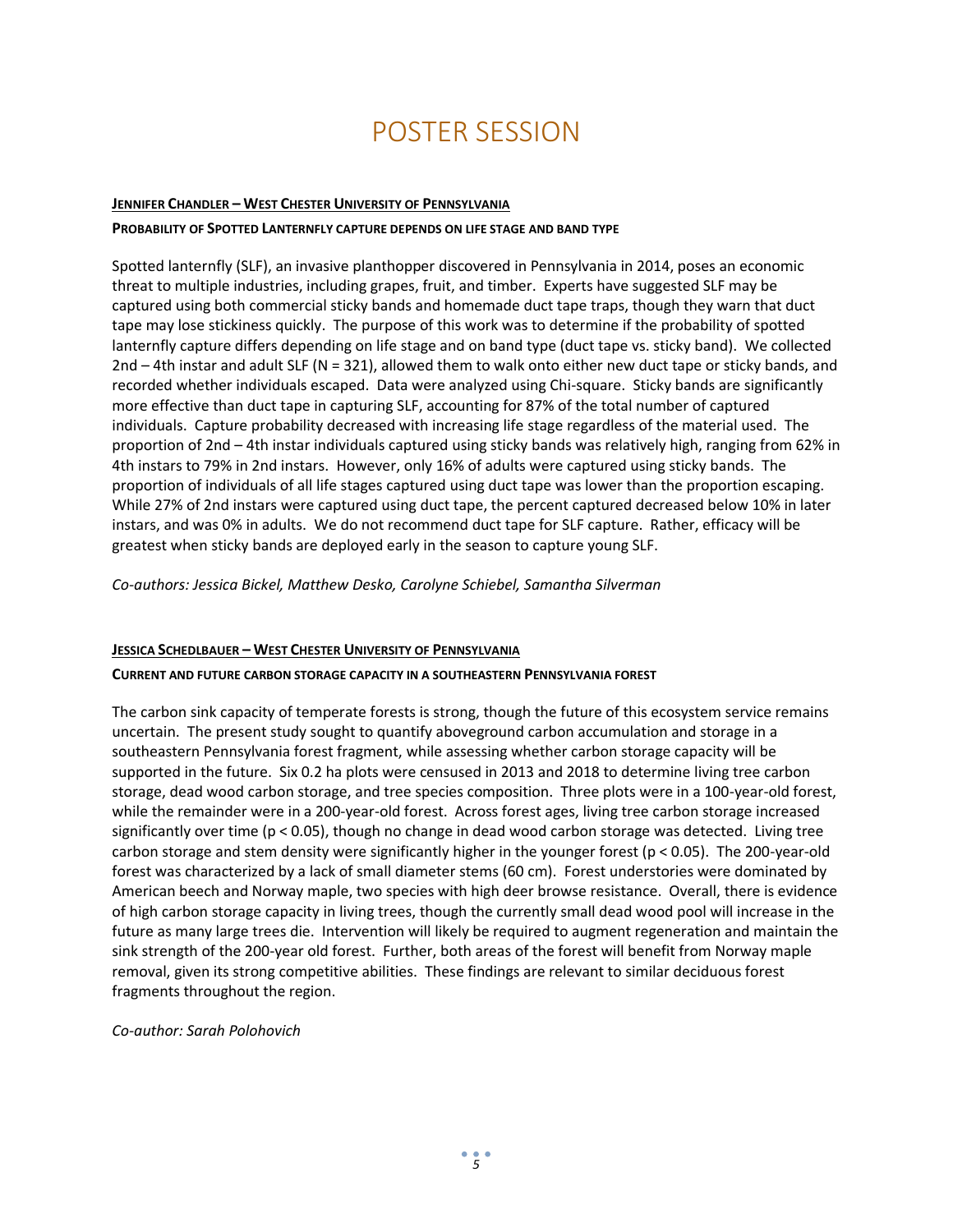#### **CHEYENNE MOORE – BUCKNELL UNIVERSITY**

#### **PRAIRIES IN PENNSYLVANIA? CONSERVATION OF STATE-THREATENED** *BAPTISIA AUSTRALIS VAR. AUSTRALIS*

In Pennsylvania *B. australis var. australis* (L.) R. Br. (Fabaceae) is comprised of two metapopulations along four waterways: the Allegheny River, Youghiogheny River, Clarion River, and Red Bank Creek. Despite the location of these watersheds within the greater Ohio River drainage, there is still considerable distance between the metapopulations. Because of its limited distribution and small number of extant populations, *B. australis var. australis* is considered state-threatened in Pennsylvania. The riparian prairie habitat that Pennsylvania *Baptisia australis var. australis* is restricted to is also in decline and considered vulnerable in the state. My work carries with it two main objectives: 1) Better understand the ecology and natural history of these metapopulations, including assessment of the status of the species in the state, and 2) What is the genetic structure of known native populations and how does it relate to the spatial structure of subpopulations? This research utilizes tools such as aerial imagery, field surveys, and herbarium collections in to examine the natural history of the species. In addition, ddRAD is used to collect genetic data for use in population genetics analyses. I plan to synthesize these data to gain insight into the metapopulation dynamics of this riparian system. My research will inform the conservation status of *Baptisia australis var. australis* in Pennsylvania, and clarify lingering uncertainties about gene flow in riparian plant populations. The project seeks to combine field opportunities surveying rare plants with the Pennsylvania Natural Heritage Program and genetic work at Bucknell University to answer broader conservation questions.

#### **RUBY FRIES – FRANKLIN & MARSHALL COLLEGE**

#### **SEASONAL PATTERNS OF WATER TRANSPARENCY IN MOUNTAIN LAKES WITH CONTRASTING CATCHMENTS**

Water transparency plays an important role in lake ecosystems by controlling thermal structure and primary productivity. In turn, transparency is regulated by organic and inorganic inputs from the surrounding catchment. We examined temporal variation in transparency by measuring fluorescent dissolved organic matter (fDOM) and turbidity using high frequency sensors in four lakes in the Canadian Rocky Mountains. Sensors were deployed soon after ice off until mid-summer in 2018 and 2019. In both years, fDOM declined seasonally in Ptarmigan Lake but was generally higher 2019. In Smith Lake, fDOM peaked dramatically in 2019. The differences in these two lakes between years likely reflects higher precipitation in 2019. Glaciallyfed Opabin Lake showed a rapid increase in turbidity in response to a single rain event in 2019. Zigadenus Lake is also glacially-fed but did not appear to be affected by increased rainfall in 2019. Instead, lower temperatures in 2019 decreased glacial meltwater inputs.

*Co-author: Stephanie Liu*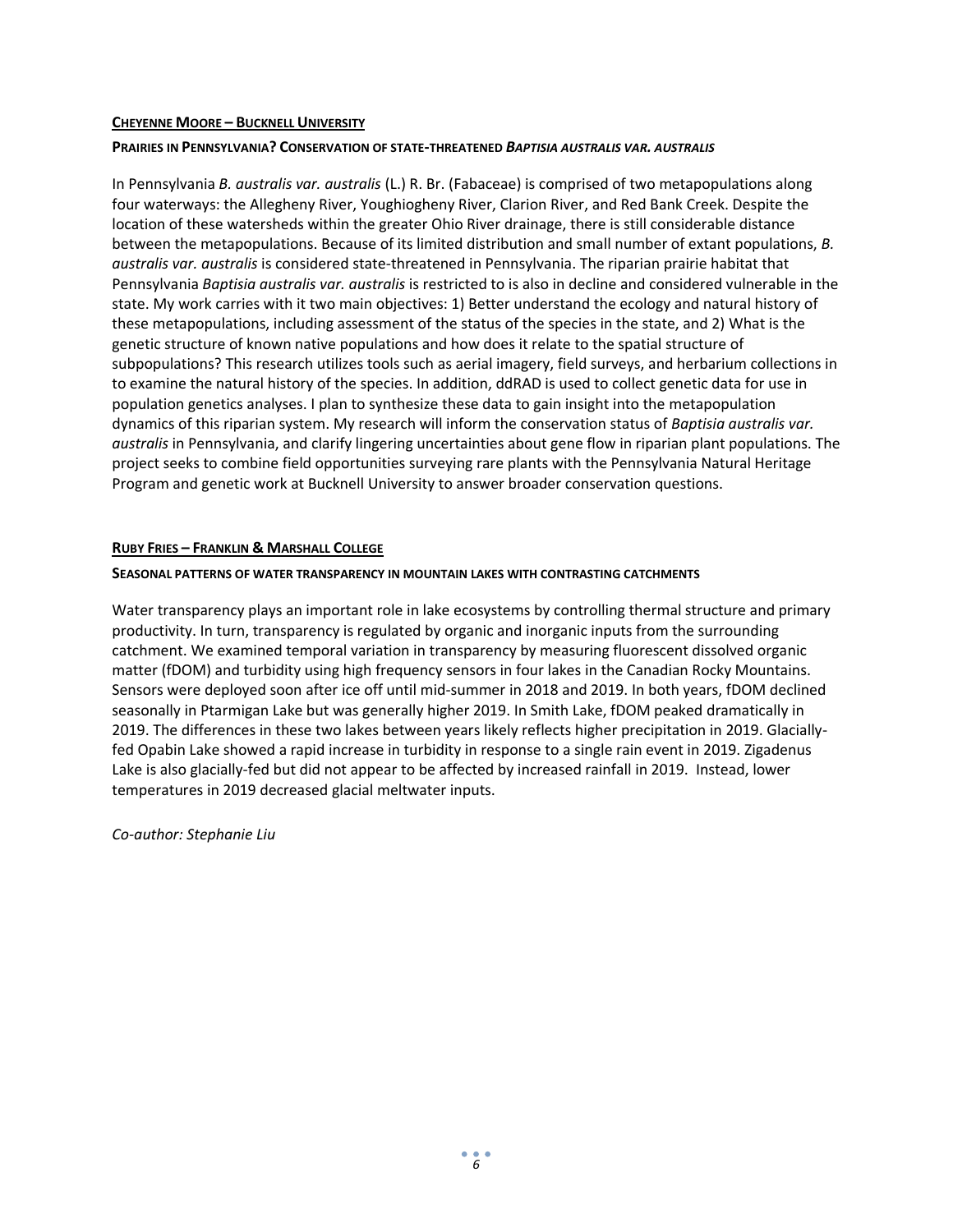### SESSION TWO

#### **1:45 COLLEEN LAWLOR – FRANKLIN & MARSHALL COLLEGE**

#### **GENETIC IDENTIFICATION AND SPATIAL DISTRIBUTION OF DAPHNIA IN CANADIAN ROCKY MOUNTAIN LAKES**

Patterns of spatial distribution among communities of organisms are affected by many different ecological variables. The distribution of Daphnia, a freshwater lake-dwelling zooplankton and a model organism for studying environmental change, exhibits an interesting yet poorly understood pattern in the Canadian Rocky Mountains for three reasons: (1) its dependence on ecological variables is unclear, (2) it is complicated by discordance between traditional morphological species identifications and more recent genetic ones, and (3) community structures are constantly changing due to continual hybridization and dispersal of the different species, which in this region include *D. pulex*, *D. pulicaria*, and *D. middendorffiana*. This study aims to resolve some of the uncertainty regarding Daphnia distribution in Canadian Rocky Mountain lakes by comparing DNA sequence data of the mitochondrial NADH dehydrogenase subunit 5 (ND5) locus from individuals isolated from fourteen lakes with varying ecological characteristics. Data from these ND5 sequences suggest that Daphnia in the Canadian Rockies are distributed primarily based on geographic location rather than environmental conditions. Although these results contradict many studies that indicate significant effects of ecological variables on Daphnia populations and distribution, additional research including a larger set of study lakes and additional genetic loci may generate results that are more consistent with these former studies as well as valuable insights into the spatial distribution of Daphnia species in the Canadian Rockies and beyond.

#### **2:00 BETH NORMAN – LACAWAC SANCTUARY**

#### **WHAT ROLE DOES NITROGEN AVAILABILITY PLAY IN DETERMINING THE TROPHIC FATE OF LAKES APPROACHING AN ECOLOGICAL TIPPING POINT?**

The concentration of dissolved organic matter (DOC) is increasing in many lakes in the Northern Hemisphere, a phenomenon called lake browning. Lake browning may alter lake ecosystems in fundamental ways, including decreased transparency, extended periods of deep-water anoxia, and increased phosphorus (P) loading. These interrelated factors have the potential to push historically clear water lakes past an ecological tipping point. We investigated the role of nitrogen (N) availability on the trophic fate of lakes as browninginduced anoxia increases internal P loading to a point where phytoplankton will no longer be limited by P availability. Specifically, we hypothesized three potential outcomes depending on N availability: (i) P loading in low N lakes will favor N-fixing cyanobacteria, leading to a mixotrophic, green-brown state, (ii) P loading in high N lakes will stimulate phytoplankton production, also leading to a mixotrophic, green-brown lake, and (iii) P loading in intermediate N lakes will induce N limitation, but fixation will be inhibited by the presence of DIN, leading to a dystrophic, brown lake with low productivity. We tested these predictions using an in-situ bioassay bag experiment where phytoplankton communities from a clear water lake were exposed to the P and DOC concentrations predicted by modeling to shift limitation across a gradient of N availability. Preliminary results showed an increase in phytoplankton biomass at high N concentrations after 6 days of incubation. We did not find evidence of limitation by N or P at any of the levels of N enrichment.

*Co-authors: Colleen Lawlor, Craig Williamson, Kevin Rose*